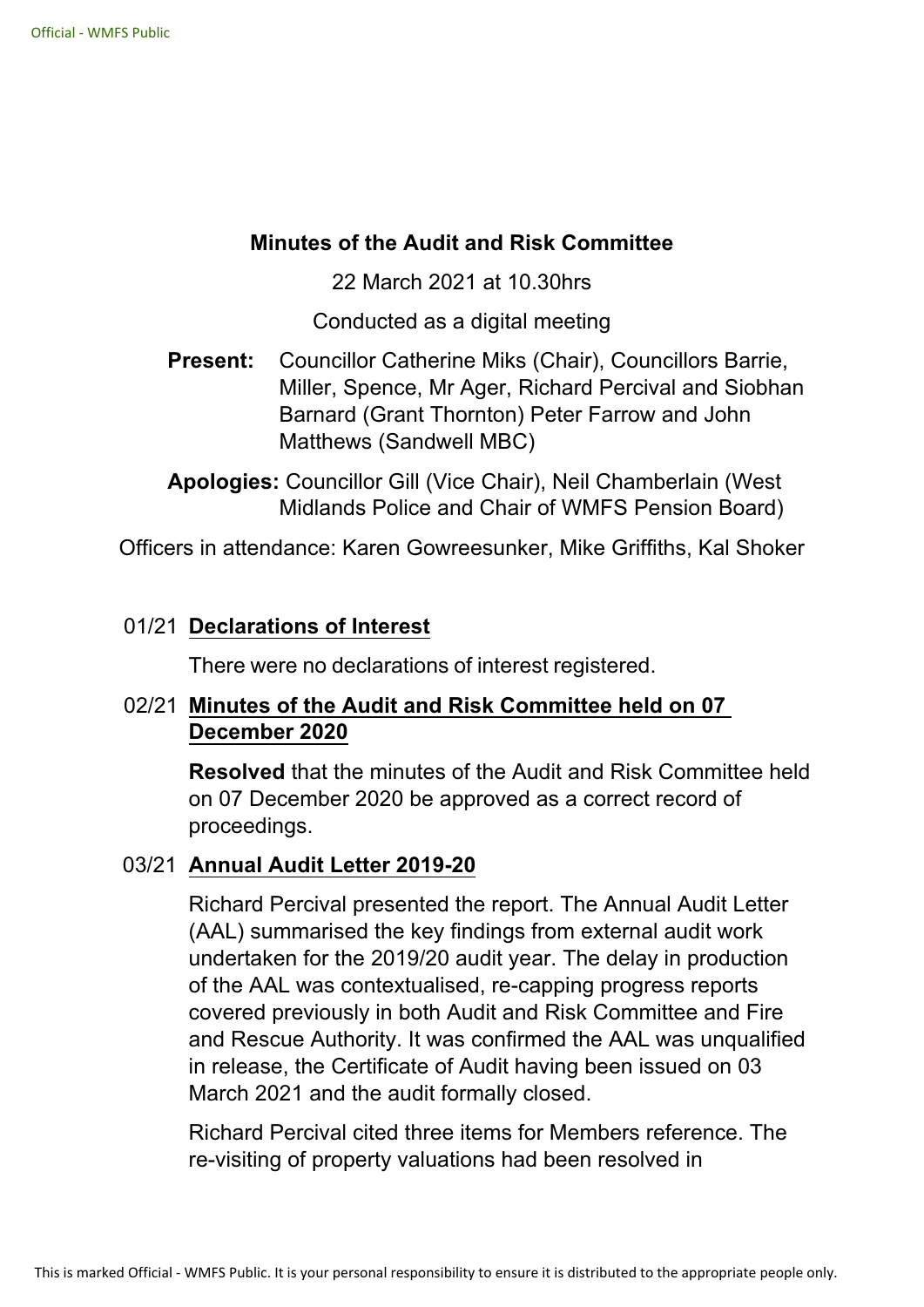conjunction with the Financial Management Section and the Property Team at Sandwell MBC; the uncertainty created by Pension Remedy, Government Grant funding and effects of the Covid-19 pandemic would have implications for medium/long term financial planning and; the variation in Audit Fee was explained.

A Member noted that all Councils and Fire Services would be affected by financial uncertainty but would inevitably make the tough decisions required to achieve a balanced budget. A Member sought clarification that all Councils would have featured property valuations as an item of auditor focus due to the regulation now placed upon them; Richard Percival confirmed this to be an accurate statement.

The Chair enquired of Mike Griffiths (West Midlands Fire Service (WMFS) Section 151 Officer) the context of the valuation review. It was explained that property valuation was re-visited at the end of the audit process, the elongated period to progress caused by the reliance on two external intermediary companies to complete, who like WMFS and Grant Thornton were also having to manage resource capacity and revised systems of work due to the Covid-19 pandemic. The requirement to have a shared view of the valuation outcome generates a long chain of activity, which became uniquely challenging during this past year. Richard Percival stated this was an accurate assessment of circumstances and excellent support had been received from the WMFS Finance Team to progress this item, as had been the experience across the whole audit process.

Mike Griffiths responded to the observation regarding financial planning, reminding Members the future uncertainty on funding being substantially referenced in the Budget Setting report approved by the Fire and Rescue Authority on 15 February 2021. He also referenced the regular discussion that ensues at Policy Planning Forum on options for the sustainability of the Service Delivery Model.

The Chair thanked Richard Percival for his commitment to WMFS during recent years and audits, noting his impending retirement from Grant Thornton. It was confirmed by Richard Percival that Avtar Sohal would be the new engagement lead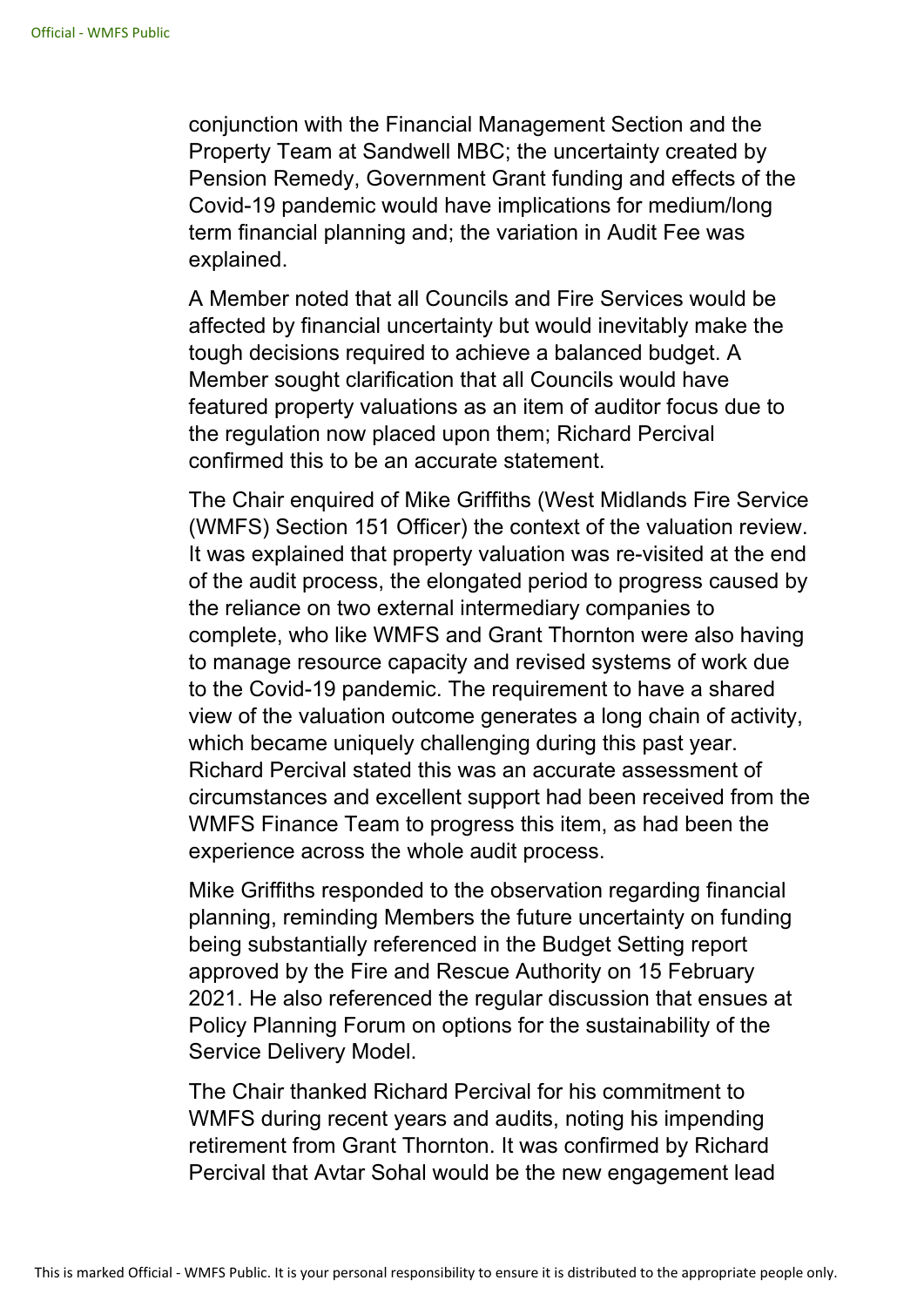representative of Grant Thornton attending this Committee.

The Committee **noted** the Annual Audit Letter (AAL) attached as an Appendix to the report.

#### 04/21 **Internal Audit Progress Report (26 February 2021)**

Peter Farrow introduced the report and passed to John Matthews for presentation of its content. The focus was placed upon progress since the last meeting of the Committee, confirming that five audits had been completed since December 2020. There were no fundamental recommendations required on any audit, four of which had achieved Substantial Level of Assurance and one had achieved Limited Level of Assurance. Members were re-appraised of the different levels of assurance and the definitions therein.

John Matthews confirmed the Absence Management Audit (Limited Assurance) had established inconsistent recording of return fit to work notes. The action to be implemented is sample checks at each trigger stage of the absence management process, to assess managerial application of responsibility, policy and process.

A Member enquired if the prevailing circumstances were due to managerial inattentiveness or seeking to do right at the time. Peter Farrow stated that deviations found were caused solely by the application of best intentions, however the application of policy and process needed to be consistent.

A Member enquired if the application of the Absence Management Policy as described breached the Audit Charter. Peter Farrow confirmed it did not, the Policy and its process controls were robust in structure, it was the effectiveness of application that required review. The unprecedented level of remote working had created an unforeseen impact.

The Chair requested the Scrutiny Committee check the proposed sampling checks are being conducted.

Peter Farrow confirmed the annual end of year opinion would be presented upon completion of all the 2020/21 audits. He stated the issues identified in the Absence Management audit did not necessitate that overall a poor opinion would be registered.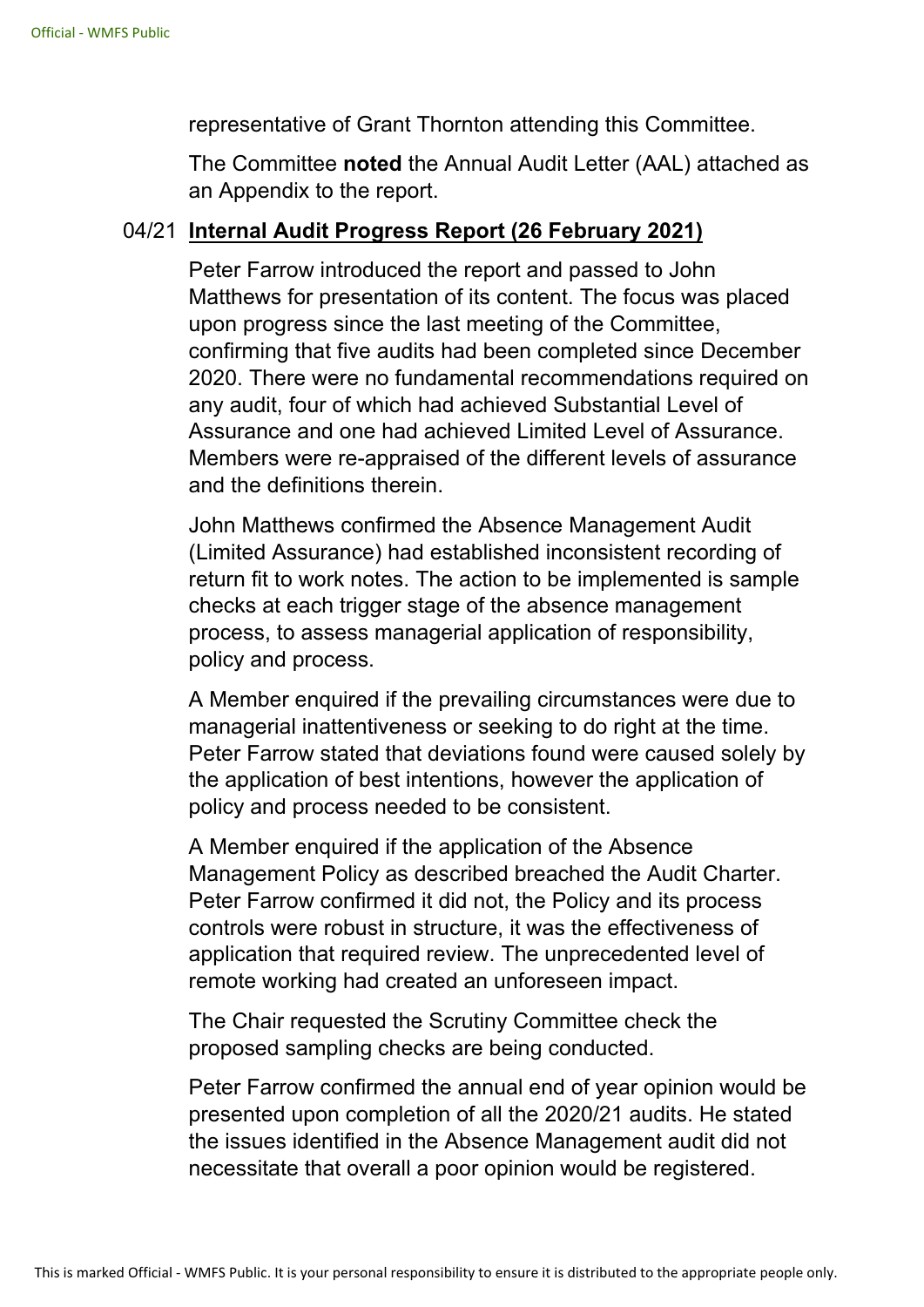The Committee **noted** the Internal Audit Progress Report.

### 05/21 **Internal Audit Charter Annual Review 2021**

Peter Farrow presented the report, summarising context of the statutory requirement for Internal Audit to work in accordance with the 'proper audit practices' defined in the Public Sector Internal Audit Standards. The Internal Audit Charter, first approved by the Committee in January 2014, reflects the practices required. It was last reviewed in July 2020 since which there have been no changes and is now due for its next review.

The Chair requested that an electronic copy of the Public Sector Internal Audit Standards be made available to Members. There were not questions arising.

The Committee **approved** the existing Internal Audit Charter be subject to its next annual review.

#### 06/21 **Internal Audit Plan 2021 22**

Peter Farrow presented the report, summarising details of the proposed Internal Audit Plan for 2021/22, together with an indicative plan covering the period 2022/23 to 2023/24. It was emphasised as a fluid plan which may be updated periodically to reflect changes in the risks faced by the Fire and Rescue Authority.

The assessment of assurance need/risk analysis were explained, providing context that during the period covered by the plan, the priority and frequency of audit work may be subject to amendment to recognise alterations in the same. These alterations may be caused by changes within the Fire and Rescue Authority and the requirements of the Audit and Risk Committee and Senior Managers.

A Member welcomed the report and commented that the fluid nature of the plan to enable changes by risk was a valuable approach; the experience of managing through the Covid-19 pandemic illustrated the necessity to have robust yet flexible arrangements.

The Committee **approved** the Internal Audit Plan for 2021/22.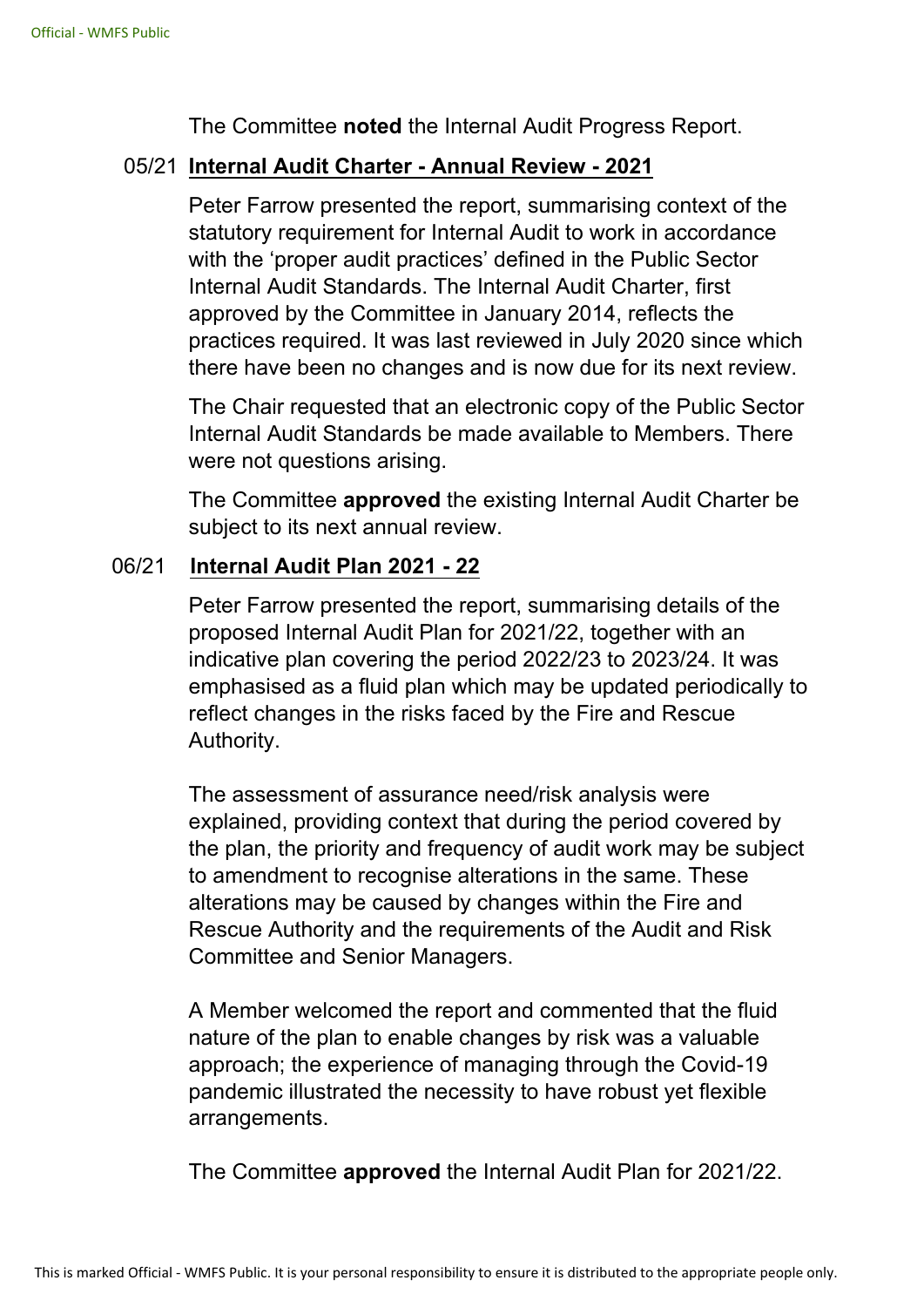### 07/21 **Minutes of the Pensions Board on the 09 December 2020**

The minutes were presented for information to the Audit and Risk Committee in their role as Scheme Manager. There were no matters arising. The Chair expressed thanks for the diligence of Members of the Pension Board in fulfilling their roles.

The Committee **noted** the content of the minutes.

#### 08/21 **Audit and Risk Committee Work Plan 20202021 March 21**

The Committee **noted and approved** progress of its work programme for 2020-21.

## 09/21 **Update on Topical, Legal and Regulatory Issues**

Mike Griffiths (WMFS Section 151 Officer) informed the Committee of additional Covid-19 funding. The Ministry of Housing, Communities and Local Government advised on 16 March 2021 the Authority would be allocated £1.351M, following an application for additional funding to cover 2020/21 (the annual provision totalling £4.137M). In addition, a third tranche of funding was announced for the Fire Sector specific to 2021/22; the Authority's allocation was indicated as £494k.

The Committee **noted** the content of the verbal report.

## **Exclusion of the public and press**

**Resolved** that the public and press be excluded from the rest of the meeting to avoid the possible disclosure of exempt information under Scheduled 12A to the Local Government Act 1972 as amended by the Local Government (Access to Information) (Variation) Order 2006 relating to the document containing some information which cannot be made readily available.

#### 10/21 **Audit & Risk Committee Update Issue 33**

Peter Farrow presented for information the latest issue of the audit committee update from the Chartered Institute of Public Finance and Accountancy (CIPFA) Better Governance Forum.